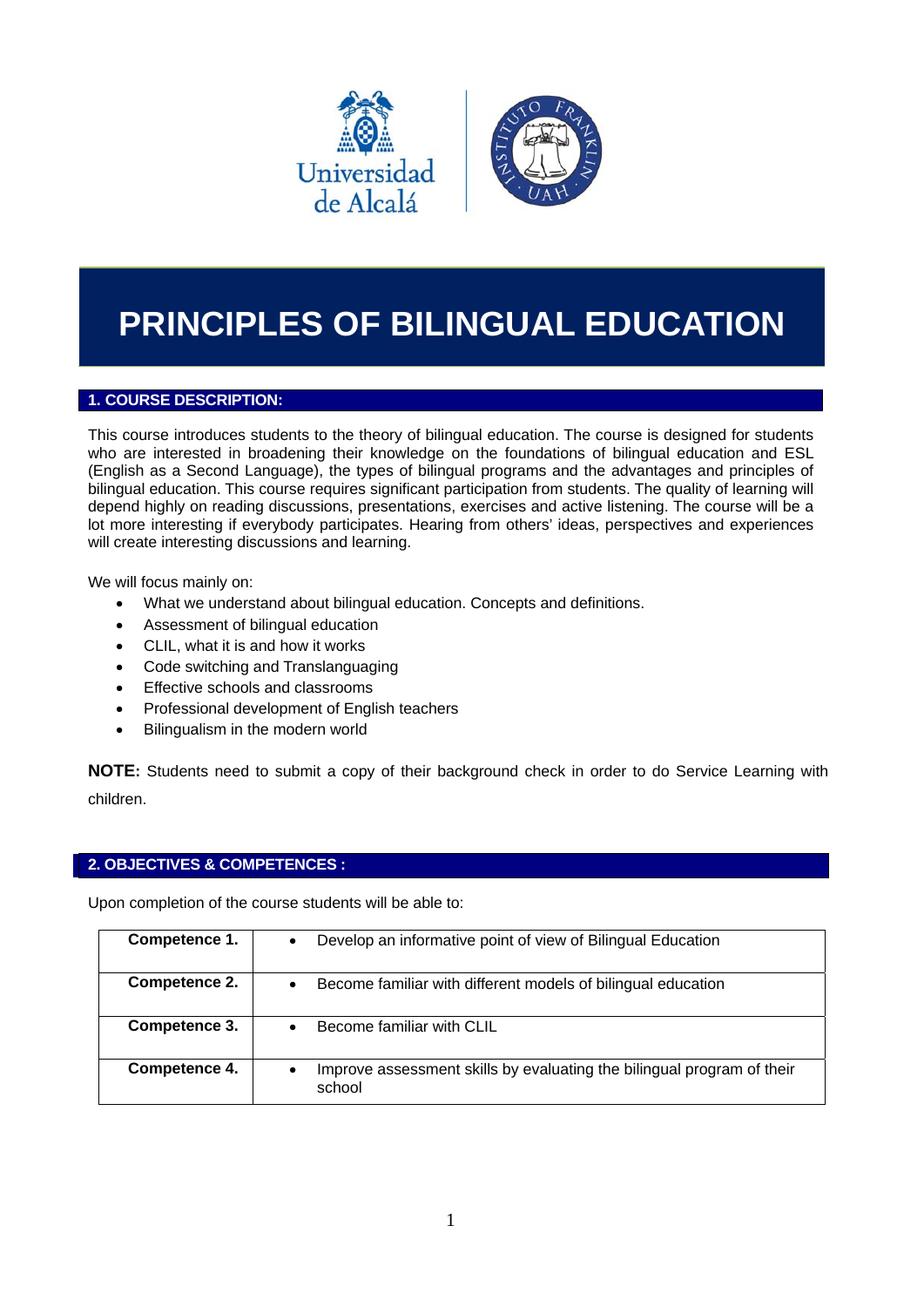## **4. METHODOLOGY:**

Students' participation is essential in this course. If the content of this course is not based on participation, lessons can become very long and boring. The course will be based on readings for discussion in class and exercises to be presented and discussed during class time. Some readings will be read in class; others will be read at home to be discussed in class. Based on the information learnt in the readings students will have to prepare lessons to teach in class. Besides, written assignments and oral presentations will be a requirement of the course. Students will also have the chance to visit schools so they can observe how a second language is approached in the schools.

Viewing of YouTube videos will support class understanding of theoretical perspectives through visual aids as well as the topics of the readings. Students should prepare for class, reading the assigned articles and reflecting on them so there can be a discussion in class about the topic chosen by the professor.

### **5. EVALUATION:**

- **Participation. 30%** (Must be active, asking questions, making relevant comments, giving ideas and debating about the different topics presented in class). Student must read all the readings and do any assignments given by the professor.
- **2 Written tasks. 20%** The objective of these writings is for the students to reflect on and analyze particular issues & topics provided by the professor, obtained from the readings or from the observations at the school (3-4 pages long).

#### **Final Paper 20%**

This is a formal research paper. Students can choose their own topic based on the core of the course or choose one of the readings from the course to write about. This research paper will be written with font Arial, 10, double space, and the paper should be between 6 to 10 pages. As it is a formal paper it must follow the traditional structure: introduction, development of the main core and conclusion. Citations must be used following the MLA style. As the class is based on bilingualism you can write about this topic. You can make comparations between Spain and the States. For example, how people learn a second language in the States and how a second language is taught in Spain. You can write about your experience at the schools or if consider interesting you also can talk about a reading covered in class. The most important goal to achieve in this paper is to show that you found a topic to write about and you learned more about it due to your research, knowledge and experience.

 **3 Oral Presentations. 30%** The objective of the oral presentations is for students to be able to reflect about their teaching practicum at a Spanish bilingual school and to be able to present their experience to the class and engage other students in a debate about common perceptions

The percentage of the grade that is assigned to each of the sections of the course will be as follows:

| <b>Participation</b> | 30% |
|----------------------|-----|
| <b>Summary 1</b>     | 10% |
| <b>Summary 2</b>     | 10% |
| <b>Final paper</b>   | 20% |
| 3 Oral presentations | 30% |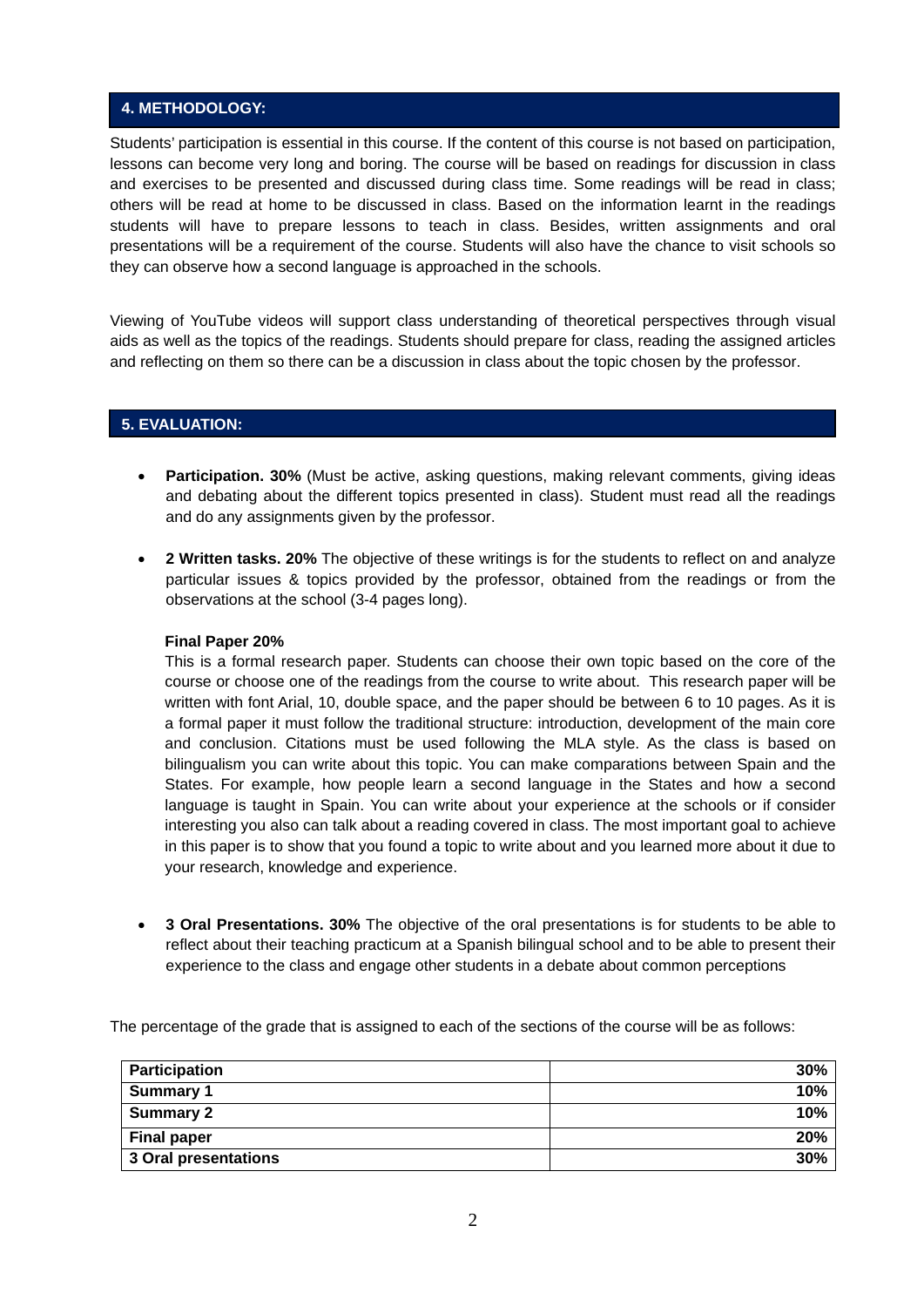| <b>CLASS SCHEDULE</b>                                                                                                                                                                                                                                                                                                                                                                                                                                                                                                |                                                                                                                                                                                                                                                                                                                                    |  |
|----------------------------------------------------------------------------------------------------------------------------------------------------------------------------------------------------------------------------------------------------------------------------------------------------------------------------------------------------------------------------------------------------------------------------------------------------------------------------------------------------------------------|------------------------------------------------------------------------------------------------------------------------------------------------------------------------------------------------------------------------------------------------------------------------------------------------------------------------------------|--|
| <b>TOPIC</b>                                                                                                                                                                                                                                                                                                                                                                                                                                                                                                         | <b>ASSIGMENTS</b>                                                                                                                                                                                                                                                                                                                  |  |
| Presentation of the course.<br><b>Bilingual concepts and definitions</b>                                                                                                                                                                                                                                                                                                                                                                                                                                             |                                                                                                                                                                                                                                                                                                                                    |  |
| Introduction to the course Syllabus.<br>Assessment criteria & guidelines<br>Icebreaker & Survey                                                                                                                                                                                                                                                                                                                                                                                                                      |                                                                                                                                                                                                                                                                                                                                    |  |
| Spanish Education. The structure of the<br>Spanish School System. Private, Public &<br><b>Charter Schools</b>                                                                                                                                                                                                                                                                                                                                                                                                        | Reading. Bilingualism: Definitions and distinction from<br>the book, Foundations of Bilingual Education and<br>Bilingualism.                                                                                                                                                                                                       |  |
| Are you Bilingual? What do we understand to<br>be the qualities of a bilingual person?                                                                                                                                                                                                                                                                                                                                                                                                                               | Reading. Bilingualism: Definitions and distinction from<br>the book, Foundations of Bilingual Education and<br>Bilingualism.                                                                                                                                                                                                       |  |
| Different types of bilingualism. Class<br>discussion based on the readings.                                                                                                                                                                                                                                                                                                                                                                                                                                          | Reading. The Measurement of Bilingualism.                                                                                                                                                                                                                                                                                          |  |
| Bilingual English Programs in Spain                                                                                                                                                                                                                                                                                                                                                                                                                                                                                  | Reading. Does Your Language Shape How You<br>Think?                                                                                                                                                                                                                                                                                |  |
| Visit at school                                                                                                                                                                                                                                                                                                                                                                                                                                                                                                      | Translanguaging in today's classroom.                                                                                                                                                                                                                                                                                              |  |
| <b>School teaching practicum</b><br>Identify a forthcoming language lesson in which<br>you can introduce translanguaging into your<br>classroom practice. Note down the parts of each<br>activity in which use of the school language or th<br>students' home language would be most<br>appropriate. Consider how to pair or group your<br>students. Plan the lesson, revisiting and practici<br>the instructional phrases that you are likely to us<br>for each step. Share your plan with a colleague<br>possible. | Reading. Assessment of Bilingual/ Multilingual<br>Pre-K-Grade 12 Students                                                                                                                                                                                                                                                          |  |
| Reading. The Special Education Needs,<br>Assessment and Testing of Bilinguals.<br>Start thinking of your final paper topic                                                                                                                                                                                                                                                                                                                                                                                           | <b>School observations</b><br>Based on the information from the readings, identify the<br>assessment practices in your school. What type of<br>tests is used? How do assessment practices impact<br>bilingual students? Bring some examples to discuss in<br>class comparing the information in the article with your<br>research. |  |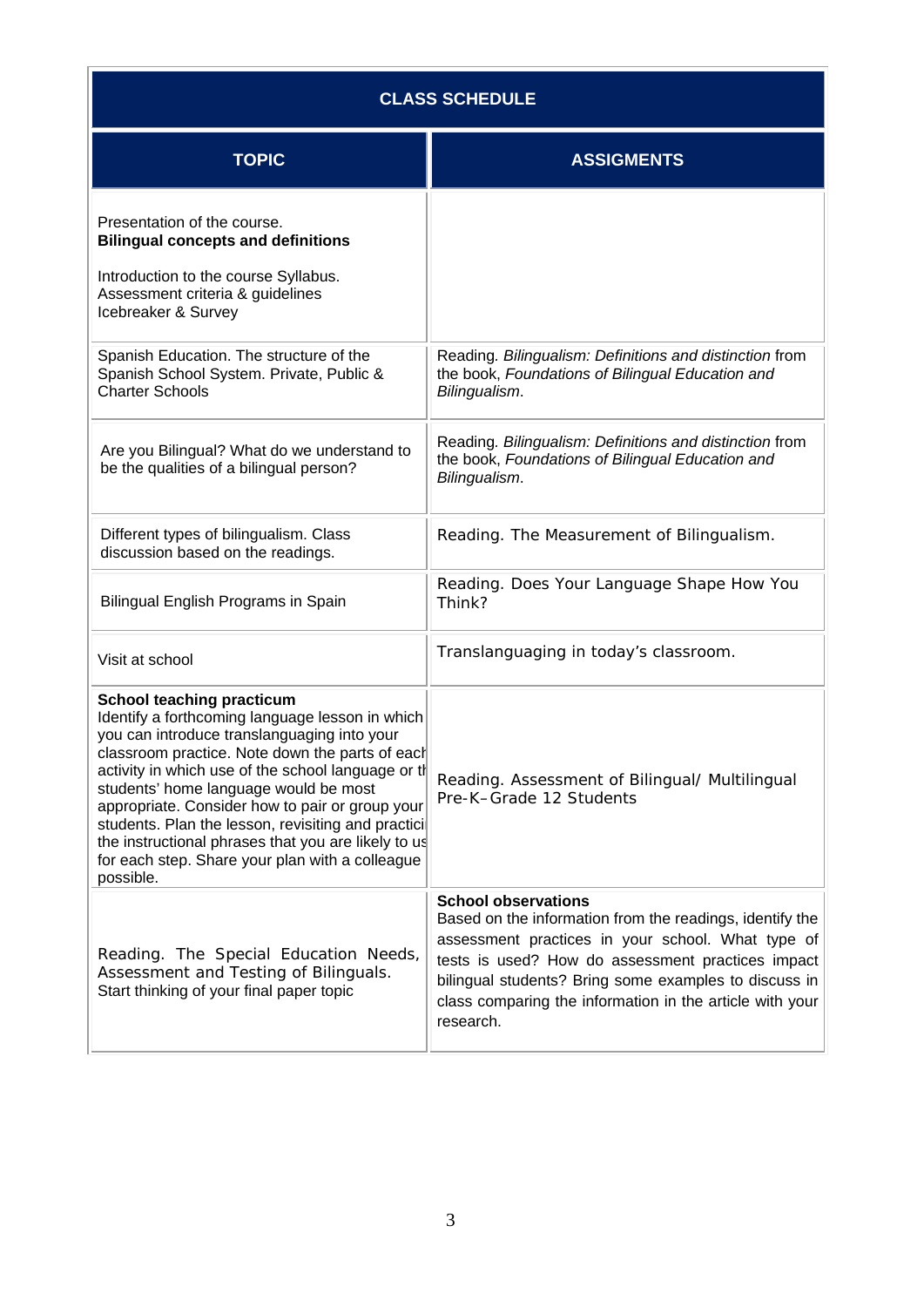| Reading. The use of the L1 in CLIL classes:<br>The teachers' perspective.                                                                                                                                               | <b>Summary 1</b><br><b>Oral presentation 1</b><br>Compare and contrast each one of the following items<br>that applies to your school: School vision and goals,<br>program leadership, staff, program articulation, student<br>assessment and classroom and school organization. All<br>students should write a summary of 1 or 2 pages to<br>hand in next class based on those topics or how the<br>school manages second language learning. Students<br>will have to prepare a 10 minute presentation or so. In<br>order to prepare, they will need to research their school<br>website, interview teachers, administrators and people<br>considered relevant to obtain information |  |
|-------------------------------------------------------------------------------------------------------------------------------------------------------------------------------------------------------------------------|---------------------------------------------------------------------------------------------------------------------------------------------------------------------------------------------------------------------------------------------------------------------------------------------------------------------------------------------------------------------------------------------------------------------------------------------------------------------------------------------------------------------------------------------------------------------------------------------------------------------------------------------------------------------------------------|--|
| Class discussion and oral presentation based<br>on the previous assignment.                                                                                                                                             | Effective Schools and Classrooms for Bilingual<br><b>Students</b>                                                                                                                                                                                                                                                                                                                                                                                                                                                                                                                                                                                                                     |  |
| CLIL: the approach for the future?                                                                                                                                                                                      |                                                                                                                                                                                                                                                                                                                                                                                                                                                                                                                                                                                                                                                                                       |  |
| Let's put theory into practice<br>Exercise How to teach English in a context.<br>North American Geography. Work in pairs or<br>small groups. Compare your lessons and<br>explain how you would use this work at school. |                                                                                                                                                                                                                                                                                                                                                                                                                                                                                                                                                                                                                                                                                       |  |
| Bilingual English Program: challenges and<br>adaptations                                                                                                                                                                | Summary 2.<br><b>Oral presentation 2</b><br>Compare and contrast each one of the following items<br>that applies to your school: Classroom and school<br>climate and environment, use of both languages and<br>cultural diversity, availability of materials, instruction,<br>staff selection and development, parent involvement,<br>accountability and the like. All the students should write<br>a short summary of 1 to 2 pages with this information.<br>The comparisons of your findings will be discussed in<br>class with your partners.                                                                                                                                      |  |
| Class discussion and oral presentation based<br>on the previous assignment.                                                                                                                                             |                                                                                                                                                                                                                                                                                                                                                                                                                                                                                                                                                                                                                                                                                       |  |
| What should I know about teaching Academic<br>English in Content Classes?                                                                                                                                               | <b>Final Paper</b><br>Students will have to write the final paper. Students can<br>choose their own topic based on the core of the course<br>or one of the readings discussed in class to write<br>about. This research paper will be written following<br>MLA style. Font Arial 10 with double space. The paper<br>should be between 6 to 10 pages.                                                                                                                                                                                                                                                                                                                                  |  |
| Bilingualism in the Modern World.                                                                                                                                                                                       |                                                                                                                                                                                                                                                                                                                                                                                                                                                                                                                                                                                                                                                                                       |  |
| <b>3 ORAL PRESENTATION</b><br>Students will present their final paper to the class. The oral presentation should be about 10 minutes or                                                                                 |                                                                                                                                                                                                                                                                                                                                                                                                                                                                                                                                                                                                                                                                                       |  |

**NOTE:** This syllabus is subject to change. The final syllabus will be given to students on the first day of class.

so. If examples are needed, they should be based on their own schools.